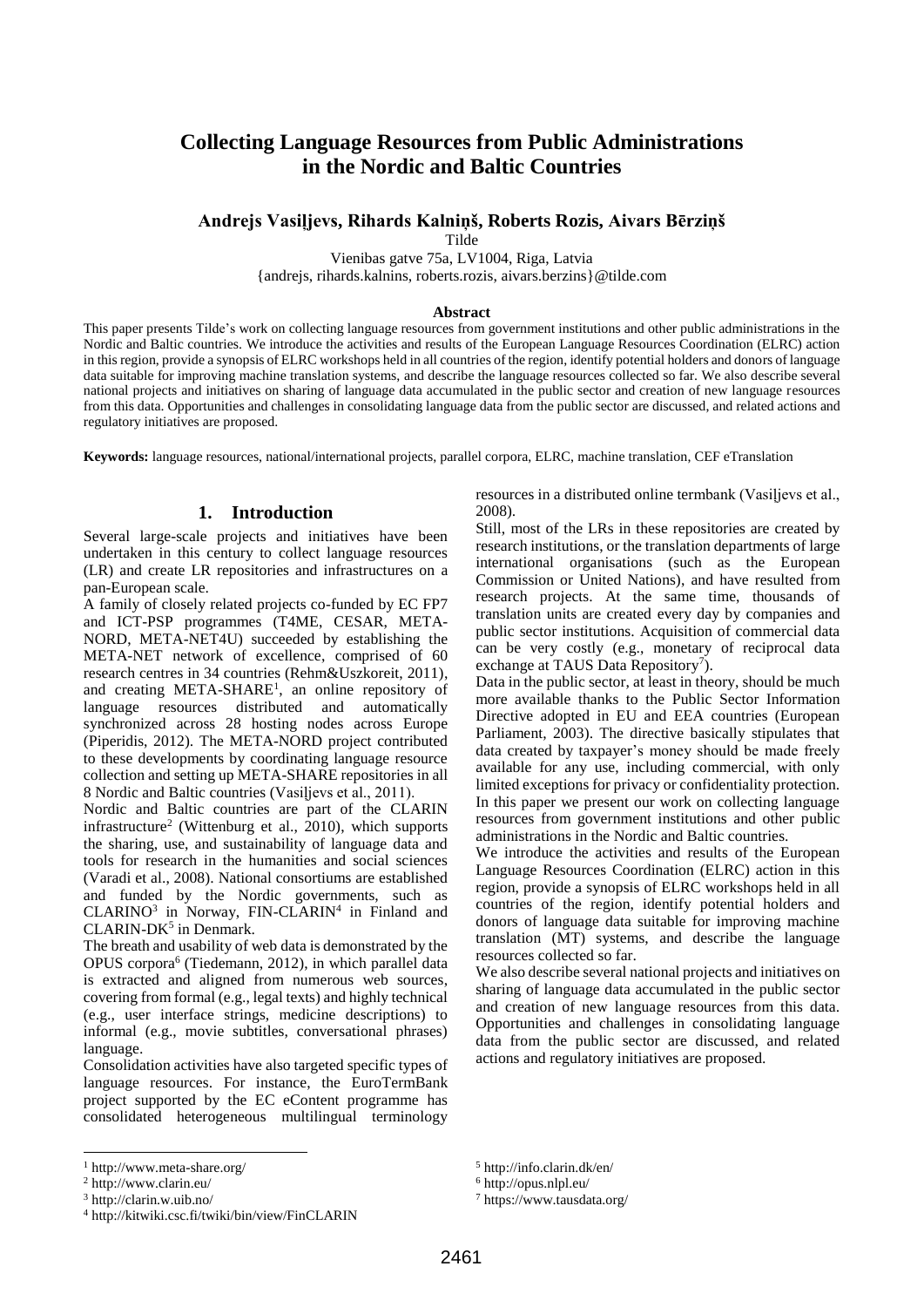| Work-<br>shop                                   | Location                                           | <b>Organizers</b>                                                                                                                                                                  | Partici-<br>pants |
|-------------------------------------------------|----------------------------------------------------|------------------------------------------------------------------------------------------------------------------------------------------------------------------------------------|-------------------|
| <b>Denmark</b><br>workshop,<br>$Mar-7-$<br>2016 | European<br>Environment<br>Agency in<br>Copenhagen | Danish Language<br>Committee,<br>Tilde                                                                                                                                             | 71                |
| Estonia<br>workshop,<br>Feb-11-<br>2016         | EC<br>Representation<br>Office in<br>Tallinn       | Tilde,<br><b>Estonian Language</b><br><b>Resource Centre</b><br>Office of the EC<br>Representation in<br>Estonia                                                                   | 66                |
| Finland<br>workshop,<br>Feb-19-<br>2016         | University of<br>Helsinki                          | University of Helsinki,<br>Tilde                                                                                                                                                   | 34                |
| Iceland<br>workshop,<br>$Nov-11-$<br>2016       | Safnahúsið (the<br>Culture House)<br>in Reykjavik  | Vigdís Finnbogadóttir<br>Institute<br>Tilde                                                                                                                                        | 36                |
| Latvia<br>workshop,<br>Oct-6-<br>2015           | EC<br>Representation<br>Office in Riga             | Tilde.<br>Culture Information<br><b>Systems Centre,</b><br>Office of the EC<br>Representation in Latvia                                                                            | 59                |
| Lithuania<br>workshop,<br>Feb-24-<br>2016       | Lithuanian<br>Government<br>Building in<br>Vilnius | State Commission of the<br>Lithuanian Language,<br>Office of the EC<br>Representation in<br>Lithuania.<br>Office of the<br>Government of the<br>Republic of Lithuania,<br>Tilde IT | 141               |
| Sweden<br>workshop,<br>$Mar-10-$<br>2016        | Europahuset in<br>Stockholm                        | Language Council of<br>Sweden,<br>Språkbanken,<br>EC Representation in<br>Sweden.<br>Tilde                                                                                         | 47                |
| Norway<br>workshop,<br>Jun-8-<br>2016           | Difi's course<br>and conference<br>venue in Oslo   | Difi Agency,<br>University of Bergen<br>Tilde                                                                                                                                      | 53                |

Table 1 : ELRC Workshops in Nordic and Baltic countries

# **2. ELRC in the Nordic and Baltic countries**

The aim of the European Language Resource Coordination action is to identify and gather language and translation data relevant to national public services, administrations, and governmental institutions across all 30 European countries participating in the Connecting Europe Facility (CEF) programme<sup>8</sup> , i.e. EU Member States, Norway and Iceland (Lösch et al., 2018). This data is used to improve the quality of automated translation systems provided by the European Commission's CEF eTranslation service<sup>9</sup>. In return, CEF eTranslation makes MT services available to public service providers and administrations to support them in their interactions with citizens across language barriers.

The ELRC consortium includes  $DFKI<sup>10</sup>$ , ELDA<sup>11</sup>, ILSP/Athena  $RC^{12}$  and Tilde<sup>13</sup>. It operates under service contracts SMART 2014/1074 and SMART 2015/1091 with the European Commission. Tilde is responsible for coordination of ELRC activities in Nordic and Baltic countries presented in this paper. ELRC activities in CEF

l

countries are supported by one technological representative (Technology National Anchor Point) and one representative from the public services administration (Public Services National Anchor Point). ELRC National Anchor Points in the Nordic and Baltic region are highly respected representatives from academic sector (University of Helsinki, Vigdís Finnbogadóttir Institute, University of Iceland, IMCS at the University of Latvia), national language policy institutions (Danish Language Committee, State Commission of the Lithuanian Language, Swedish Language Council), government agencies (Estonian Ministry of Education and Research, Finnish Prime Minister's Office, Latvian Culture Information Systems Centre, Norwegian Agency Difi), and language resource centres (Estonian Language Resource Centre, National Library of Norway, Språkbanken at the University of Gothenburg). A full list of National Anchor Points is available on the ELRC online platform $14$ .

# **3. Findings from the ELRC Workshops**

The first task of ELRC was to inform and engage the public administrations. For this task we organized a series of local workshops in all Nordic and Baltic countries, with the support of national experts (see Table 1). The goals of the workshops were to raise awareness about the importance of language data, understand the needs of national public sector administrations with regard to automated translation, jointly identify relevant sources of multilingual language resources, and discuss technical and legal issues involved in the use of data for automated translations.

Although having the same objectives and similar structure, the workshops reflected differences and particularities in various areas – national policies in the field of language resources and language technologies, openness of the public sector to share linguistic data, awareness of applicability of machine translation and other language technology tools, etc.

**The Latvia workshop** included a presentation of government activities in creating the national machine translation platform Hugo.lv, as part of Latvia's e-Government service infrastructure (see Section [6.1\)](#page-3-0).

The Latvian workshop also showed that the largest translation volumes are accumulated at the State Language Center (formerly the Translation and Terminology Center), which has a well-established translation process and large translation memories accumulated through the usage of the SDL Trados computer-assisted translation (CAT) tool. This agency also intends to consolidate Latvian terminology data into a national terminology database. We see this agency as a major collaboration partner and provider of valuable parallel data.

**The Estonia workshop** raised a discussion on the applicability of state-of-the-art machine translation systems for such complex, agglutinative languages as Estonian and Finnish. Several participants expressed concerns that current systems like Google Translate produce translations that are not suitable for practical applications or post-editing. This emphasized the need for much larger volume of parallel data to train MT systems of

<sup>8</sup> https://ec.europa.eu/inea/en/connecting-europe-facility

<sup>9</sup> https://ec.europa.eu/cefdigital/wiki/display/CEFDIGITAL/

eTranslation

<sup>10</sup> http://dfki.de/en

<sup>11</sup> http://elda.org/en

<sup>12</sup> http:// www.ilsp.gr/en

 $13 \text{ http://tilde.com}$ 

<sup>14</sup> http://lr-coordination.eu/anchor-points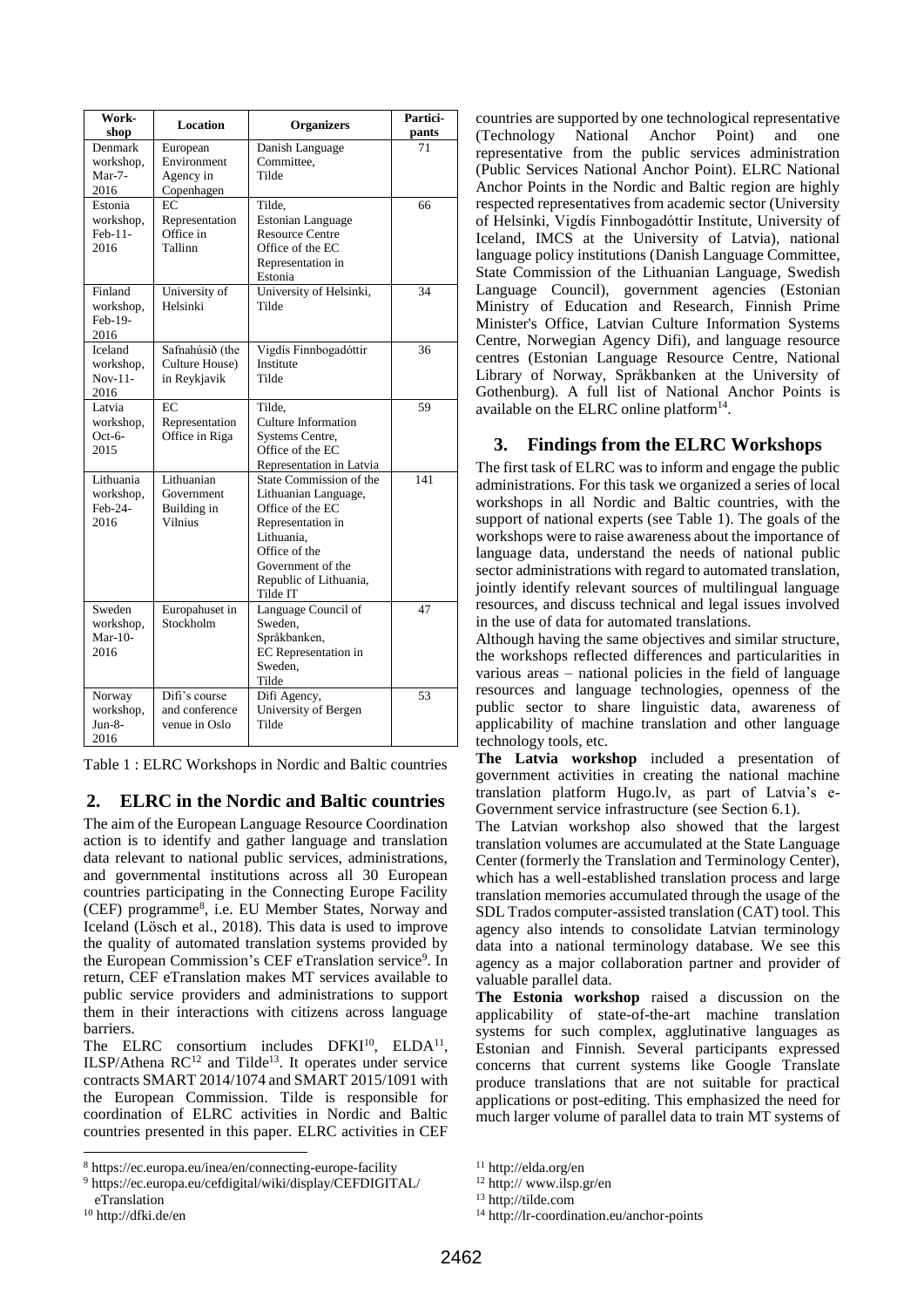significantly better quality. Public sector participants were interested in contributing to the development of Estonian MT with their language data, making it available not only for the EC, but also for Estonian researchers and developers through the Estonian Language Resource Center.

**The Finland workshop** explored the complexities of translating into the Finnish language. Several activities such as FIN-CLARIN have successfully mobilized Finland's language technology community to meet this challenge. The workshop demonstrated the acute needs of the public sector in higher quality MT. The Finnish public administration has a pressing need to translate information into both Swedish and Finnish, as well as into major European languages in order to reach the multilingual population. Therefore, the public sector (e.g., Office of the Prime Minister, Municipality of Helsinki, Ministry of Justice, Tax Administration) is actively following the developments in CEF Automated Translation and would be potentially very interested in integrating the platform into public services.

**The Lithuania workshop** had the largest number of participants (141) and prominent keynote speeches from government representatives, which demonstrated the efficiency of national level coordination by the Lithuanian State Language Commission. A particularly valuable source of translation data was identified in Seimas (the Lithuanian Parliament). Its Legislation Editing and Translation Unit is tasked with the translation, editing, signing, and publication of legislative acts submitted to the Seimas, legislative acts adopted by the Seimas, documents of the Board of the Seimas, and decrees of the President of the Seimas. The 12-member department has collected Translation Memories primarily in Lithuanian, English, and Russian.

**The Denmark workshop** was a very well-attended event, with nearly 70 participants representing a wide crosssection of public institutions, research organisations, and businesses in Denmark.

The program featured presentations from the ELRC consortium, governmental, translation, and language technology sectors. Both the audience and the speakers had a positive attitude towards the CEF platform and showed interest in how the Danish public administration can provide language resources to the European Commission in order to develop CEF AT. This interest was also compounded by the presence of members of the private sector, particularly representatives from IBM Denmark and translation companies.

The workshop also stimulated discussion on the need to set up national level coordination of public administrations on LRs and application of MT.

**The Sweden workshop** had a strong showing from actual translators and editors at the Swedish public administration, particularly English language translators at the Ministry of Foreign Affairs. Thanks to the participation of these translators, many of whom are foreign nationals living and working in Sweden, the workshop was able to generate discussion around an actual use case of MT in the public sector, as well as identify multiple sources of translation memories from the Swedish public administration.

**The Norway workshop** was one of the most successful seminars organized during the ELRC action to date. Norway has a diverse linguistic landscape, due to the coexistence of several official languages: Norwegian variations Bokmål and Nynorsk, Sami, and Kven. Therefore, language resources exist in each of these distinct languages – though, of course, in varying degrees of volume and coverage. As Norwegians are keenly aware of this disparity, they are also aware of the challenges faced by developing machine translation technologies for the public sector. For example, should engines be developed for all official languages, or just one?

To answer these and other questions, the public administration in Norway has already commissioned a large-scale study of the possible costs of collecting sufficient language resources in each of the official languages, as well as the foreseen benefits of utilizing machine translation in the everyday work of the public sector (Oslo Economics, 2016).

The conclusions reached were that national programmes in Norway should work hand-in-hand with the ELRC action to generate the largest possible volumes of language resources for raising the quality of Norwegian MT provided by CEF eTranslation. Adjusting machine translation for the CEF Online Dispute Resolution (ODR) service<sup>15</sup> was identified as a particular priority that requires data that represents more informal language used by users in customer complaints. The workshop stimulated national activities to complement work of ELRC on collecting data related to ODR. The workshop also identified several sources of language resources from the Ministry of Foreign Affairs, which has been collecting Translation Memories generated by translators working in the SDL Trados Studio CAT tool for many years.

**The Iceland workshop** generated a good deal of interest among a wide range of participants from both the public and private sectors. Interest in language technology in Iceland is certainly driven by the relatively small size of the language community (with just 330 000 native speakers) and the high degree of national pride in keeping the language vital.

The Icelandic workshop was also candid about the limits of developing high-quality machine translation services for a language with such a small amount of input data. Therefore, the participants at the workshop were strongly supportive of mobilizing the public administration to gather as much language resources as possible for developing CEF eTranslation for Icelandic.

Detailed reports on the workshops as well as presentations and video recordings are available on the ELRC online platform<sup>16</sup>.

# **4. Language Resource Collection**

To facilitate LR collection, the ELRC consortium created the online LR repository ELRC-SHARE<sup>17</sup>, based on the META-SHARE open source distributive. The ELRC-SHARE data model is an extension of the META-SHARE schema (Gavrilidou, 2012) with added fields to support LR management.

ELRC dissemination activities have already spurred the interest of numerous public administrations to assess and

l <sup>15</sup> http://ec.europa.eu/consumers/odr

<sup>16</sup> http://lr-coordination.eu/events

<sup>17</sup> https://www.elrc-share.eu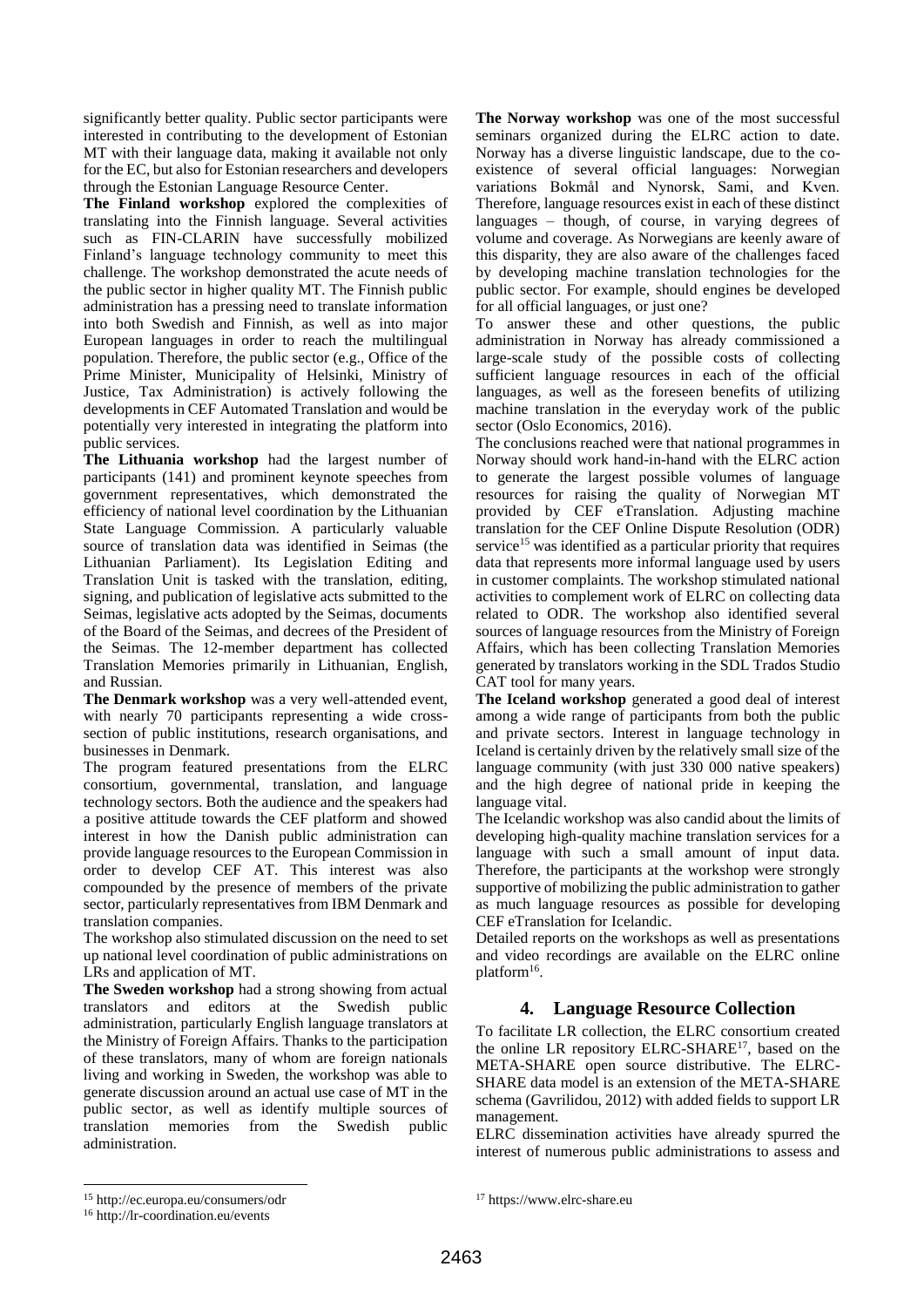share their language data. Some of them have directly uploaded their data on the ELRC-SHARE repository. Others consulted with ELRC experts or National Anchor Points (NAPs) and provided their data through them.

By the end of the first phase of the ELRC action, 65 language resources were provided from all countries of the region (see [Table 2\)](#page-3-1). Most LRs (39) are parallel corpora, and only 6 are monolingual corpora. This is because ELRC has prioritized parallel data as the scarcest and most necessary resource to improve the quality of MT.

Instead of providing language data, several institutions pointed to their websites with parallel multilingual content. ELRC partners then crawled these sites to extract parallel data from it, process, align and build a parallel corpus from the data collected.

The collected data is first provided to the EC for use in training their MT systems. After an assessment by the EC, these language resources will also be distributed on the META-SHARE platform and the European Open Data Portal.

| <b>Type of Text</b> | Corpus | <b>Lexical</b>  |
|---------------------|--------|-----------------|
|                     |        | <b>Resource</b> |
| Danish              | 2      |                 |
| Estonian            |        |                 |
| Finnish             | 11     |                 |
| Icelandic           |        |                 |
| Latvian             |        |                 |
| Lithuanian          |        |                 |
| Norwegian           | 2      |                 |
| Swedish             |        |                 |
| <b>Total</b>        |        |                 |

<span id="page-3-1"></span>Table 2 : LRs collected and processed in the first phase of ELRC action by language and type

Among all the data collected and donated in the project there were some outstanding resources in terms of their volume. The main difference with them is that the content of these resources was created in a managed way: as part of a centralized translation workflow or as part of a document or terminology content management system. This clearly illustrates the importance and yield from managed workflows in the area of language resource processing. Also, most of those resources were donated to the ELRC action as part of direct communication on the part of NAPs with the resource holder, a relationship built during ELRC events and follow-up communication. The following summarize some of the most outstanding resources:

- Translations of Lithuanian legislation from Seimas of the Republic of Lithuania – the entire translation memory of Lithuanian-English translations exported from the translation server of Lithuanian Seimas – a total of over 130 000 translation units donated to the ELRC action by the Legal Acts Editing and Translation Unit of the Document Department at the Seimas of the Republic of Lithuania.
- Corpus of the Translations of Estonian legislation with 47 255 translation units, donated for the ELRC by the Ministry of Justice of the Republic of Estonia.
- Translation memories from the Ministry of Foreign Affairs containing Norwegian Bokmål and Nynorsk translations of Acquis Communautaire with 733 081 translation units licensed under CC-BY license. This

resource is hosted by the Norwegian Language Bank (Språkbanken).

• Icelandic Termbank by The Árni Magnússon Institute for Icelandic Studies containing 103 753 term entries in 41 term collections in various domains, licensed under CC-BY-SA license.

## **5. Intellectual Property Rights**

The ELRC consortium takes particular care about the clearance of Intellectual Property Rights (IPR) for all resources collected or received from donors. To do so, the Consortium follows a set of guidelines established by ELRC.

The basic principles behind this workflow consist of (1) checking whether the data under consideration are available under an Open License; otherwise (2) see whether they are under PSI scope, or (3) if they need to be negotiated. If neither step 1 nor step  $2$  suffice, the Consortium contacted the data owners to negotiate and agree upon usage conditions.

## **6. National Projects**

Besides the ELRC action, which was initiated and funded by the EC, there are several other activities on a national level that contribute to the collection of language resources from public administrations.

#### <span id="page-3-0"></span>**6.1 HUGO.LV in Latvia**

The collection of parallel data is a part of the work on the machine translation platform for the e-Government infrastructure of Latvia. The platform, called HUGO.LV and developed by Tilde, includes machine translation systems for Latvian, English, and Russian tailored for the requirements of various e-Government services (e.g., the state e-services portal Latvia.lv). As part of the platform's development efforts, a large corpus of parallel and monolingual data was collected.

The project has raised awareness in the state administration about the need to manage translation service tenders in a way that not only fulfils the direct goal of acquiring translations, but also requires translation memories to be returned in order to build an open corpus of public sector translations, which, in turn, can be further reused on newer builds of the Hugo.lv service. To simplify the data workflow, a LR data upload facility has been created in HUGO.LV. Within this facility, registered state officials can upload parallel content in any format: translation memories (.tmx .sdlxliff, etc.), text files (TXT, DOC, DOCX, etc), PDF, or JPEG. This ensures that language technicians can transform the content to reusable corpora, to be used in the training of HUGO.LV MT systems, as well as to be distributed on open data portals. [Figure 1](#page-4-0) contains a screenshot of the parallel data upload page.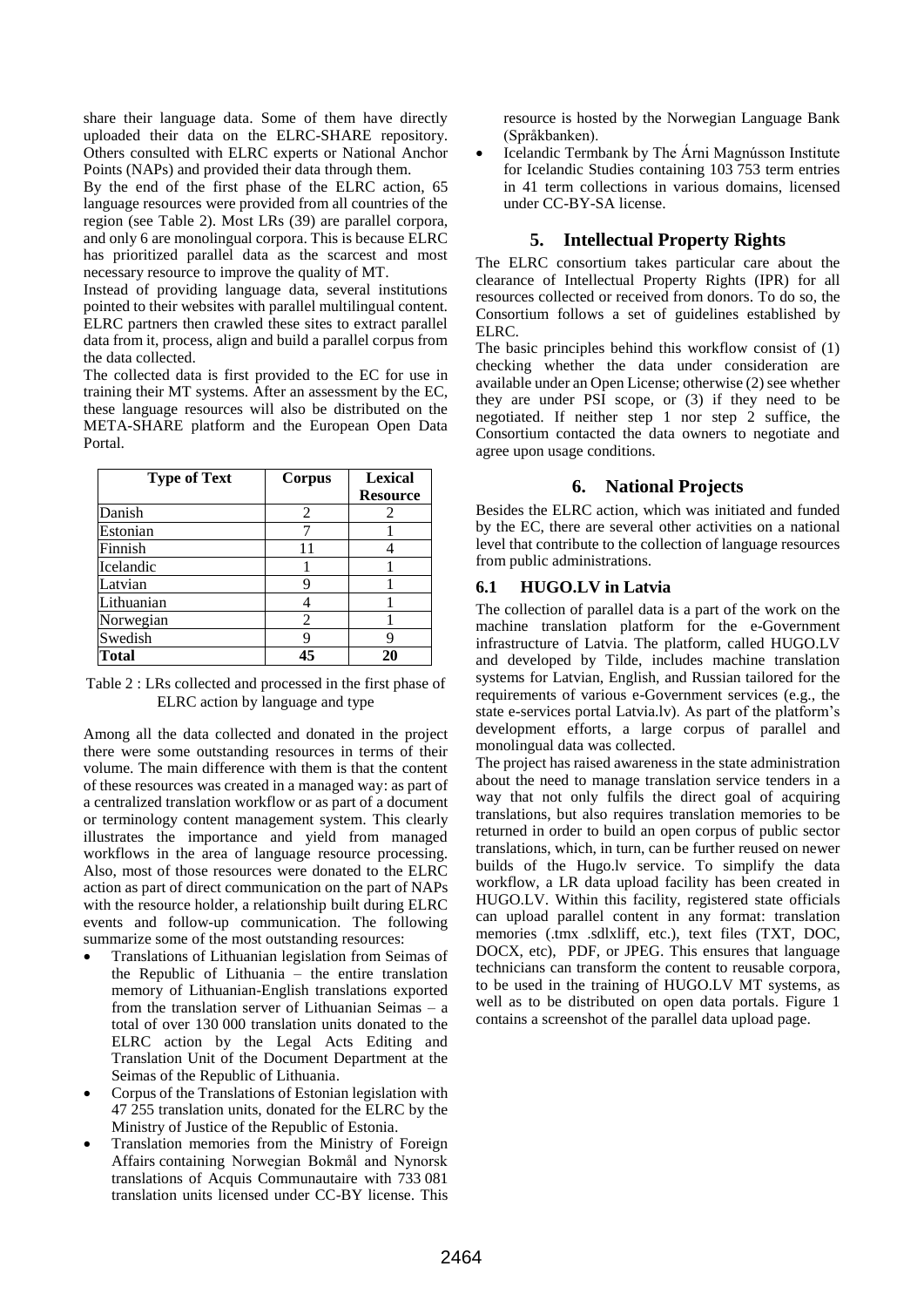

<span id="page-4-0"></span>Figure 1: HUGO.LV submission page for parallel textual data

The government institution in charge of HUGO.LV – Culture Information Systems Centre (CISC) – has several cooperation partners. The Latvian State Language Centre – *Valsts valodas centrs* (*VVC)* – performs official translation work of national legislation, international conventions and agreements, EU legal documents between Latvian and English as well as maintains official terminology for the translation of legal texts. VVC is committed to donate TMs with at least 250 000 translation segments and 100 000 terminology entries for the benefit of the second phase of the HUGO.lv project. The Latvian Court Administration, in turn, is anticipated to provide 2000 anonymized judicial decisions and other parallel documents. The Information Society Committee, led by the Prime Minister, has tasked CISC with compiling a full list of Translation Memories available in the Latvian public sector, to be submitted by the end of 2018.

CISC has agreed to cooperate with ELRC and contribute to its data collection activities.

#### **6.2 Data Creation for ODR in Norway**

The Norwegian Consumer Centre (Forbruker Europa) contributes to ELRC by creating and providing data that will support Norwegian in the ODR service. The project is focused on the production of translated texts from consumer enquiries. The first batch of 4400 translated segments are already submitted to ELRC and EC to train ODR-specific CEF eTranslation engine.

#### **6.3 Estonian Open Parallel Corpus**

The National Programme for Estonian Language Technology supports the development of Estonian-related

<sup>19</sup> http://www.lrcoordination.eu/sites/default/files/Belgium/2017/Brussels\_3rd

l

language resources and technologies. In 2016, the Estonian Open Parallel Corpus project collected, aligned and published into the EOPC corpus as many as 413 000 English-Estonian and 155 000 Estonian-Russian translation units from websites of Estonian public sector and EU institutions. In 2017, the EOPC project collected a parallel corpus of 226 631 translation units from Estonian to English, French, German and Russian languages from public parallel web sites. The resulting corpora is distributed on the META-SHARE<sup>18</sup> repository.

#### **6.4 Government Translation and Language Services in Finland**

The Finnish government has begun an initiative to improve data management in their country<sup>19</sup>. The Translation and Language Services Division (TLD), established in 2015 as part of the Government Administration Department, provides translation, language, and terminology services to all ministries in the Finnish government. Among the duties of TLD is the management of a Translation Memory system and internal termbases, as well as maintenance of the government's online term bank VALTER<sup>20</sup>.

TLD has also created a system for the ordering and management of translation requests, called SHAKE. The system manages language resources by storing all documents sent for translation automatically on a network drive, accessible to the entire TLD (all translations, XLIFF files, and background material are stored in the same place). In addition, SHAKE allows users to search for and retrieve earlier translations via automatic archiving and enables the establishment of common practices for the use of TMs and term banks, including via server-based TMs with set attributes that enable the retrieval of "themebased" translation memories for the use of external service providers.

In effect, the Finnish government is successfully implementing in the public sector a language resource management process that help to manage TMs, leveraging them for use in translation projects, as well as maintain a high degree of order in the management and storage of data.

# **7. PSI Directive in Practice**

The ELRC action shows that public sector institutions are very interested in using MT and they have ample resources to contribute. However, there are multiple barriers that must be overcome to make that happen.

Often translation data is not organized within an institution. Employees of government institutions refer to their website as the ultimate data source. The drawbacks of this approach are that just a small fraction of the data is readily available; it must yet be cleaned and aligned both on a document- and sentence-level.

The statements of the PSI directive are not yet adapted effectively. Often the data is there, but motivation is missing to go the last mile to actually share the data. It takes pleading, clarifying, and sending official letters from EC or ELRC consortium for someone in the institution to take the responsibility to give an internal order to donate the data. Instead, we anticipate proactive sharing of data online so

<sup>18</sup> http://metashare.tilde.com/repository/search/?q=estonian +open+parallel+corpus

\_ELRC\_Conference/Taru%20Virtanen\_Case%20Study%20Fi nland.pdf

<sup>20</sup> http://www.valter.fi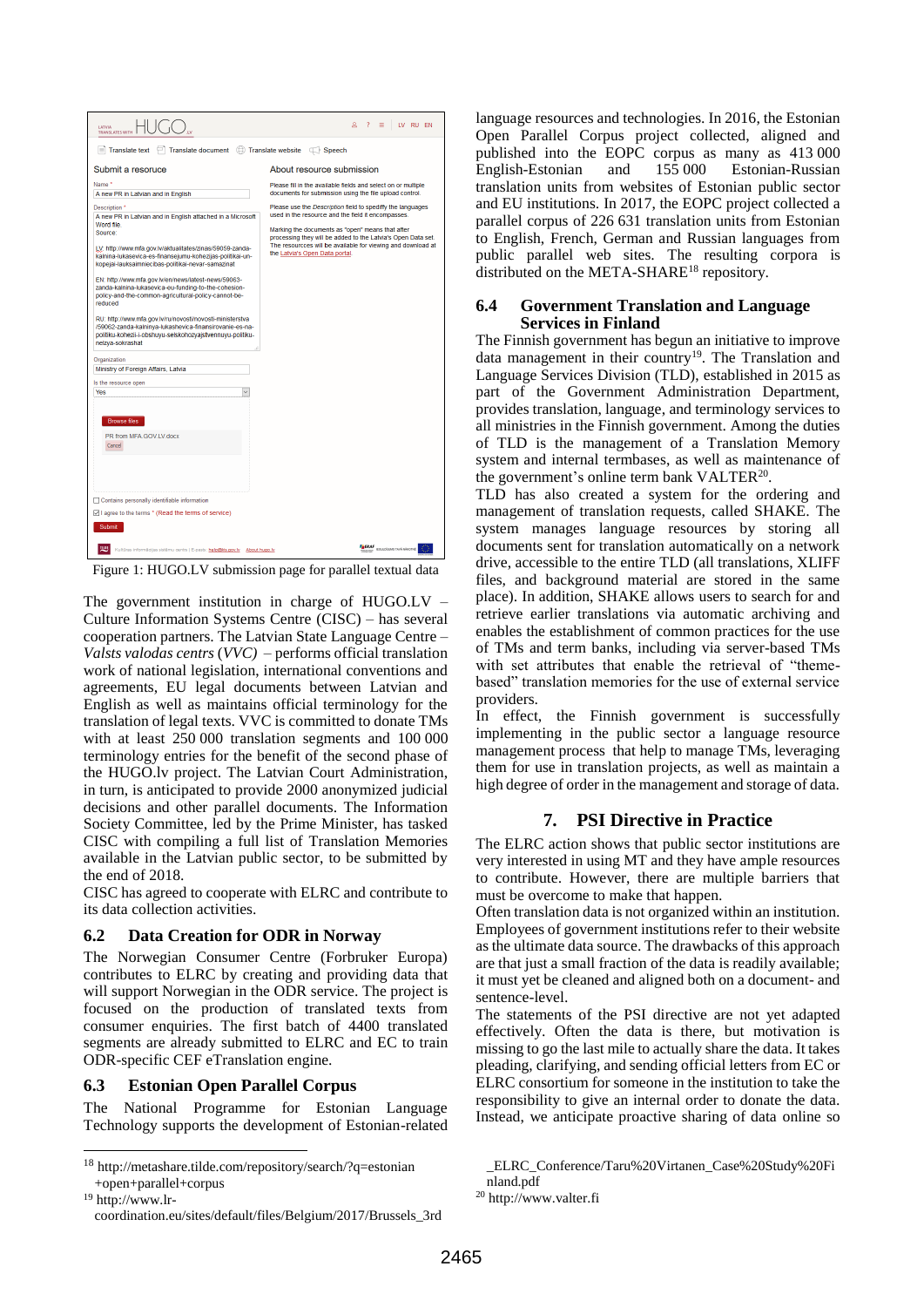that anyone who has interest may find and download the data that they need.

There is a need to raise awareness that written texts produced in public sector is valuable public data, which may be reused for language technology research and development; therefore it must be organized, saved, and made available publicly whenever possible. This may require a common approach on all levels – starting from submitting tenders for translation services; introducing clauses in contracts with translation service providers for submitting TMs as part of delivered data; and the need for common state-wide infrastructure for managing the textual data – monolingual documents, translated documents, TMs, source files prior to their publishing or conversion to PDF.

There is a limited understanding within institutions about their language data assets. Government officials being addressed do not know what data the institution has, and often see data collection activities as an additional burden. Surprisingly, in some cases it turns out that it takes very little effort to export translation memories and to upload them on ELRC-SHARE.

ELRC is actively promoting best practice examples such as data contribution by the Parliament of the Republic of Lithuania or HUGO.LV project in Latvia to encourage other institutions and national governments to follow.

# **8. Conclusions**

The results of the ELRC action have shown that public administrations have valuable language data in their possession. More than 500 participants in ELRC workshops and numerous data contributions demonstrate that public administrations in the region can be effectively engaged in language resource identification and collection. The workshops also showed that the public administrations in Northern Europe have a pressing need for integrating machine translation into public services, as the region is highly multilingual.

At the same time, the languages of the region are extremely complex, with relatively small volumes of available data. However, by continuing to mobilize stakeholders in the region, the ELRC action shows how to identify and gather valuable language resources for improving the quality of MT services for Northern European languages.

65 new Baltic/Nordic language resources were collected in the first phase of the ELRC action. In the second phase by the end of 2017, 72 additional resources were collected or donated by public administrations and are in processing to produce LRs ready for use in MT training.

# **Acknowledgments**

The research leading to these results has received funding from the research project "Competence Centre of Information and Communication Technologies" of EU Structural funds, contract No. 1.2.1.1/16/A/007 signed between IT Competence Centre and Central Finance and Contracting Agency, Research No. 2.2. "Prototype of a Software and Hardware Platform for Integration of Machine Translation in Corporate Infrastructure".

# **Bibliographical References**

Gavrilidou, M., Labropoulou, P., Desypri, E., Piperidis, S., Papageorgiou, H., Monachini, M., Frontini, F., Declerck, T., Francopoulo, G., Arranz, V. and Mapelli, V. (2012). The META-SHARE Metadata Schema for the Description of Language Resources. Proceedings of the Eighth International Conference on Language Resources and Evaluation (LREC 2012), Turkey.

- European Parliament (2003). Directive 2003/98/EC of the European Parliament and of the Council of 17 November 2003 on the re-use of public sector information, Official Journal of the European Union, L 345, 31.12.2003, p. 90–96
- Lösch, A., Mapelli, V., Piperidis, S., Vasiļjevs, A., Smal, L., Declerck, T.; Schnur, E., Choukri, K., and van Genabith, J. (2018). European Language Resource Coordination: Collecting Language Resources for Public Sector Information Management. In Proceedings of the 11th Language Resources and Evaluation Conference (LREC 2018), Miyazaki, Japan, May 2018. European Language Resources Association (ELRA)
- Oslo Economics (2016). Kartlegging av behovet for automatisk oversettelse i statlig sector, *Utarbeidet for Kommunal- og moderniseringsdepartementet OErapport 2016-15*
- Piperidis, S. (2012). The META-SHARE Language Resources Sharing Infrastructure: Principles, Challenges, Solutions. Proceedings of the Eight International Conference on Language Resources and Evaluation (LREC'12), Istanbul, Turkey, pages 36-42.
- Rehm G. and Uszkoreit H. (2011). Multilingual Europe: A challenge for language tech. *MultiLingual*, 22(3):5152, April/May 2011.
- Wittenburg, P., Bel, N., Borin, L., Budin, G., Calzolari, N., Hajicova, E., Koskenniemi, K., Lemnitzer, L., Maegaard, B., Piasecki, M. and Pierrel, J.M. (2010). Resource and service centres as the backbone for a sustainable service infrastructure. In Proceedings of the Seventh International Conference on Language Resources and Evaluation (LREC 2010) (pp. 5-9).
- Skadiņa, I., Vasiljevs, A., Borin, L., De Smedt, K., Linden, K. and Rognvaldsson, E. (2011). META-NORD: Towards Sharing of Language Resources in Nordic and Baltic Countries. Proceedings of Workshop on Language Resources, Technology and Services in the Sharing Paradigm, Chiang Mai, Thailand, pp. 107-114.
- Tiedemann J. (2012). Parallel data, tools and interfaces in OPUS. *Proceedings of the Eight International Conference on Language Resources and Evaluation (LREC'12)*, Istanbul, Turkey, may. European Language Resources Association (ELRA).
- Váradi, T., Krauwer, S., Wittenburg P., Wynne, M., Koskenniemi, K. (2008). CLARIN: common language resources and technology infrastructure. Proceedings of the Sixth International Language Resources and Evaluation Conference (LREC 2008).
- Vasiļjevs, A., Pedersen, B. S., De Smedt, K., Borin, L., Skadiņa, I. (2011). META-NORD: Baltic and Nordic Branch of the European Open Linguistic Infrastructure. Proceedings of the NODALIDA 2011 workshop on Visibility and Availability of LT Resources, Riga, Latvia, pp. 18-22.
- Vasiljevs, A., Rirdance, S. and Liedskalnins. A. (2008). EuroTermBank: Towards Greater Interoperability of Dispersed Multilingual Terminology Data. Proceedings